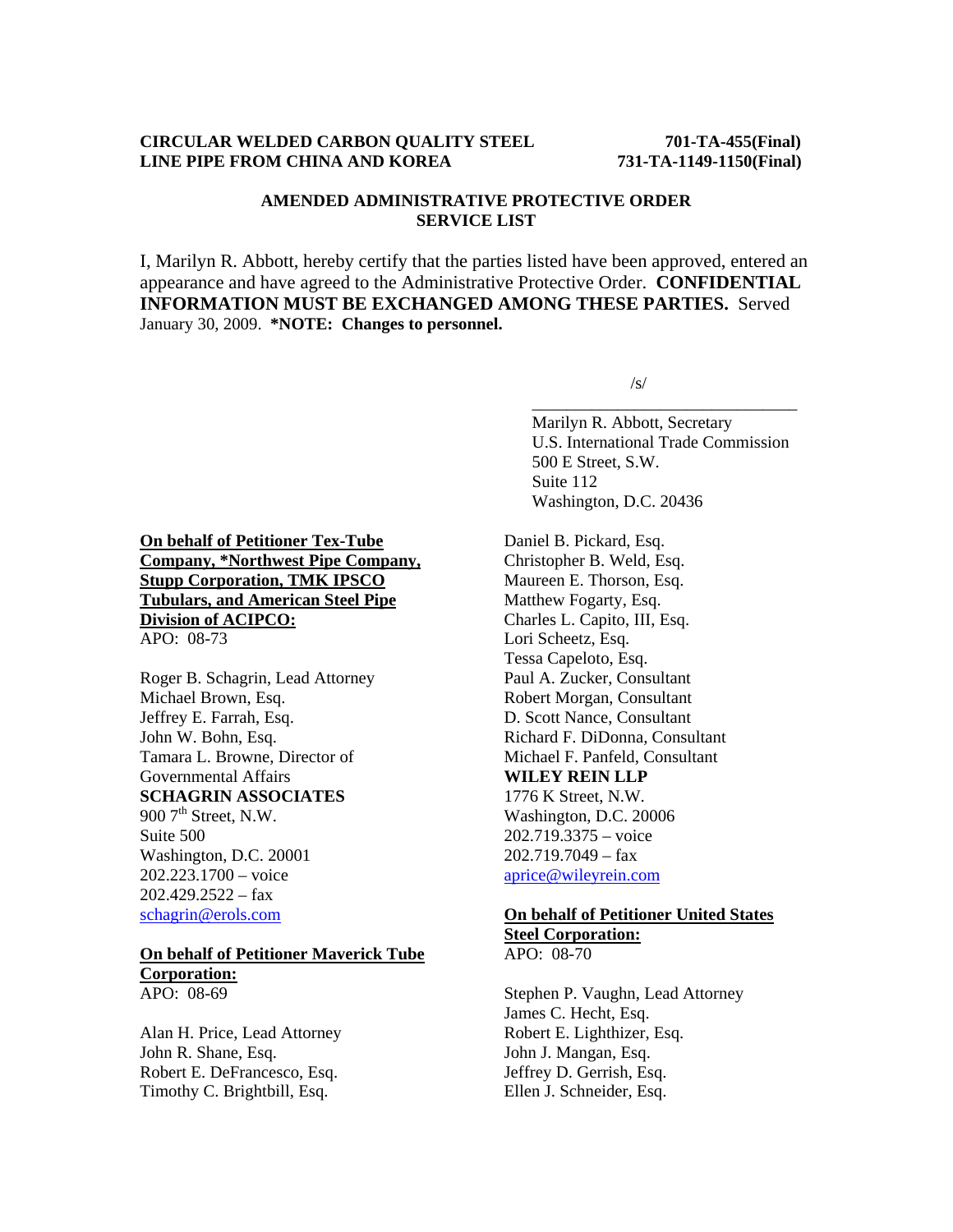#### **CIRCULAR WELDED QUALITY STEEL LINE PIPE ADMINISTRATIVE PROTECTIVE ORDER SERVICE LIST 701-TA-455(P) 731-TA-1149-1150(F)**

Nathaniel B. Bolin, Esq. Soo-Mi Rhee, Esq. Jared R. Wessel, Esq. Mara Allison Guagliardo, Esq. Luke A. Meisner, Esq. Floyd M. McGraw, Accountant Dennis A. George, Accountant David J. Albright, Economist Pamela A. Marcus, Manager, Int'l Trade **Services SKADDEN ARPS SLATE MEAGHER & FLOM LLP** 1440 New York Avenue, N.W.

Washington, D.C. 20005-2111 202.371.7000 – voice  $202.393.5760 - fax$ internationaltrade@skadden.com

Seth Kaplan, Principal Melissa Goldstein, Research Analyst Abhinab Basnyat, Research Analyst **THE BRATTLE GROUP** 

# **On behalf of Petitioner United Steel, Paper and Forestry, Rubber, Manufacturing, Energy, Allied Industrial and Service Workers International Union, AFL-CIO-CLC:** APO: 08-71

Eric P. Salonen, Lead Attorney Terence P. Stewart, Esq. Geert DePrest, Esq. Elizabeth A. Argenti, Esq. Jin Ma, Esq. Carl P. Moyer, Trade Consultant Catherine C. Chen, Trade Consultant Andrew Anderson-Sprecher, Trade **Consultant** Jumana Madanat, Trade Consultant **STEWART AND STEWART** 2100 M Street, N.W.

Washington, D.C. 20037 202.785.4185 – voice  $202.466.1286 - fax$ general@stewartlaw.com

# **On behalf of Wheatland Tube Company:**

APO: 08-68

Gilbert B. Kaplan, Lead Attorney Joseph W. Dorn, Esq. Stephen A. Jones, Esq. Stephen J. Orava, Esq. Jeffrey M. Telep, Esq. Elizabeth E. Duall, Esq. Daniel L. Schneiderman, Esq. Christopher T. Cloutier, Esq. Tina M. Shaughnessy, Esq. Taryn L. Koball, Esq. Prentiss Lee Smith, Jr., Esq. Brian E. McGill, Esq. Emily E. Bleimund, Esq. Stephen Narkin, Esq. Amy J. Stanley, Esq. J. Michael Taylor, Esq. Ted Kwang Kim, Esq. Jeffrey B. Denning, Esq. Cris R. Revaz, Esq. Edmond A. O'Neill, Int'l Trade Consultant Jorge O. Miranda, Int'l Trade Consultant Rebecca L. Woodings, Int'l Trade **Consultant** Bonnie B. Byers, Int'l Trade Consultant Carol J. Brewer, Int'l Trade Consultant Yingjie Li, Int'l Trade Consultant Michael G. Szustakowski, Int'l Trade **Consultant** Julio A. Fernandez, Int'l Trade Consultant Lingna Yan, Int'l Trade Consultant Yvonne Sha, Int'l Trade Consultant Richard C. Lutz, Int'l Trade Consultant Paige Rivas, Int'l Trade Consultant **KING & SPALDING** 1700 Pennsylvania Avenue, N.W. Washington, D.C. 20006-4706 202.737-0500 – voice  $202.626.3737 - fax$ gkaplan@kslaw.com